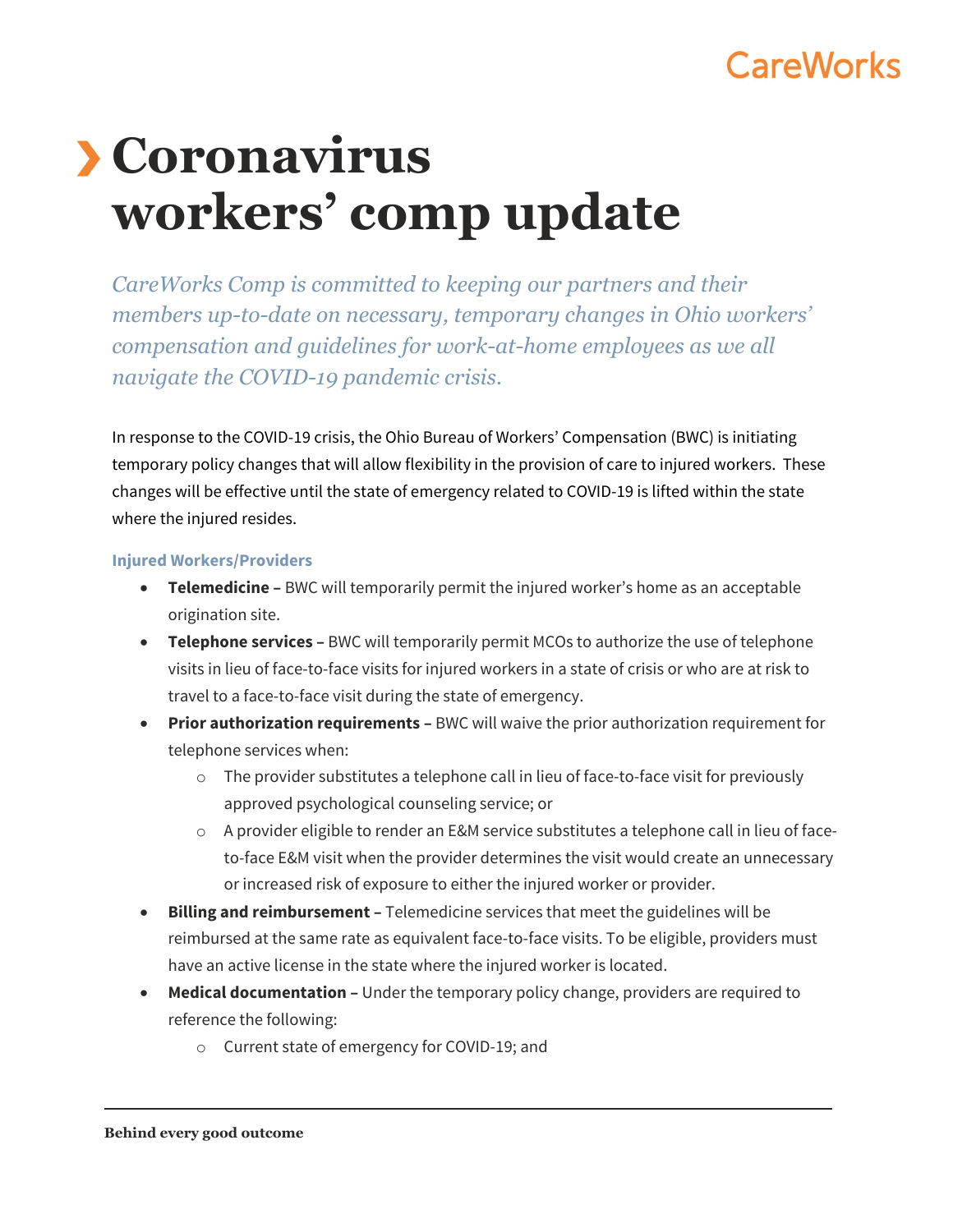- o Intention to limit exposure of injured worker or provider to COVID-19; and
- o Delivery means of the care, either through synchronous telemedicine or telephone delivery; and
- o Location (origination site) of the injured worker, including the state if the injured worker does not reside in Ohio.

### **Employers**

- BWC announced that insurance premium installment payments due for March, April and May for the current policy year may be deferred until June 1, 2020, at which time the matter will be reconsidered. This is for public and private employers.
- BWC will not lapse (cancel) coverage or assess penalties for amounts not paid because of the coronavirus (COVID-19) pandemic. Installment payments due for the three-month period total approximately \$200 million.

## **Claim Compensability for Work from Home Employees**

Many employers are concerned about coverage for their employees who may be sent to work from home on a temporary basis. Each claim is unique and will have its own set of facts to guide us. Below are some general guidelines to keep in mind in the event that you have a teleworker who files a claim application. The scenarios described below are not all encompassing but should give you some direction as you investigate these instances:

| Typically work from home employees are NOT covered if:                                                                                                          |
|-----------------------------------------------------------------------------------------------------------------------------------------------------------------|
| Worker trips over their dog and breaks their wrist while going to the<br>$\bullet$<br>bathroom                                                                  |
| Worker decides to load some dishes in the dishwasher and cuts themselves<br>$\bullet$                                                                           |
| Worker goes outside their home to go for a walk and falls off their porch                                                                                       |
| Worker makes lunch and gets food poisoning from it<br>$\bullet$                                                                                                 |
| Worker goes to McDonalds for lunch and gets in a car accident<br>$\bullet$                                                                                      |
| Worker drives into the office to get work items needed for job but deviates<br>from route to stop at the bank for personal reasons and gets into an<br>accident |
| Typically work from home employees MAY be covered if:                                                                                                           |
| Worker is at home workstation and reaches for a binder and hurts shoulder                                                                                       |
| Worker is at home workstation and chair breaks and they fall and hurt their<br>$\bullet$<br>back                                                                |
| Worker has poor ergo arrangement for their work station and develop wrist<br>$\bullet$<br>tendonitis                                                            |
| Worker drives into the office to get work items needed for job and gets into<br>an accident                                                                     |